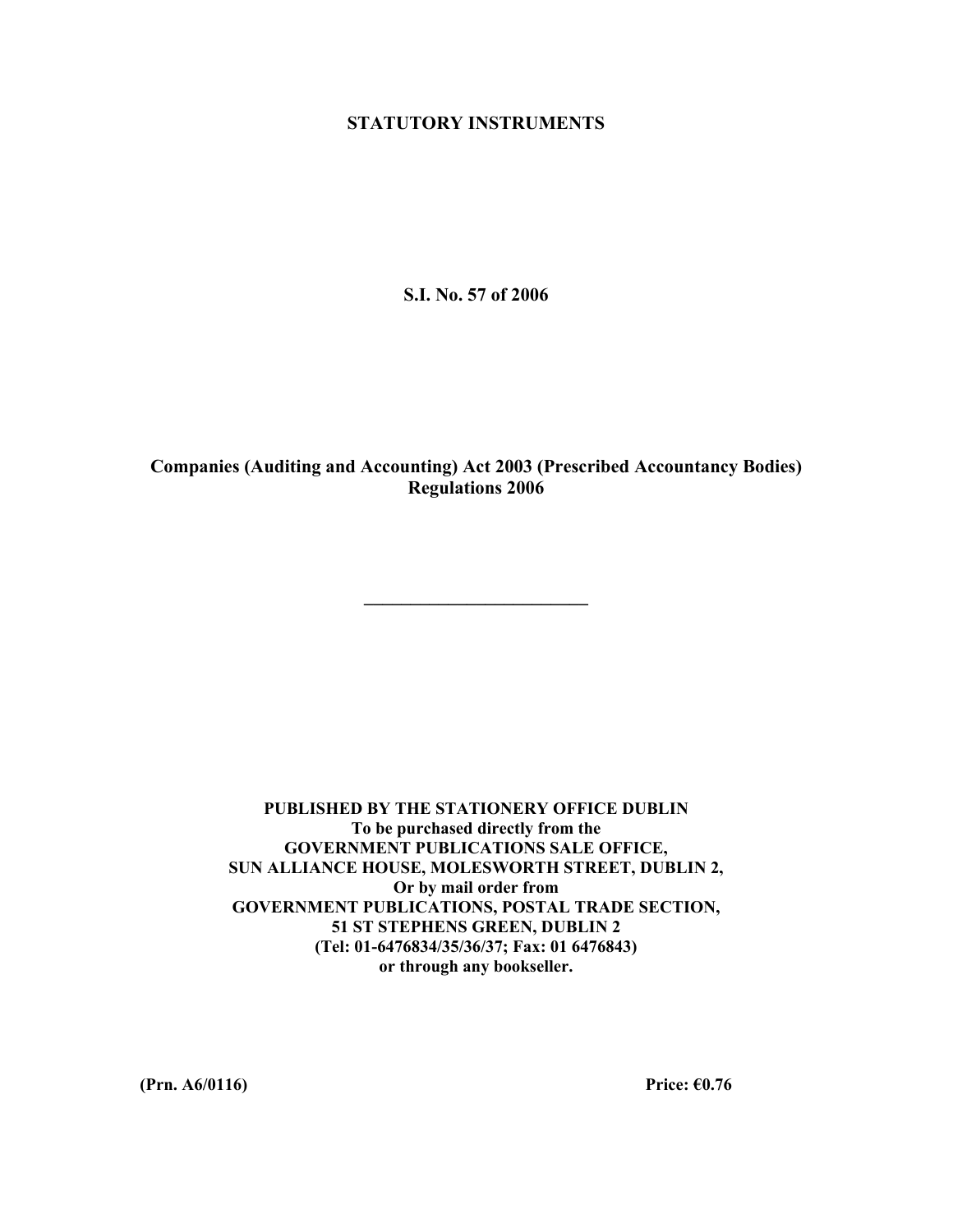## **S.I. No. 57 of 2006**

## **Companies (Auditing and Accounting) Act 2003 (Prescribed Accountancy Bodies) Regulations 2006**

I, Michael Ahern, Minister of State at the Department of Enterprise, Trade and Employment, in exercise of the powers conferred on me by subsection  $(1)(a)$  of section 48 of the Companies (Auditing and Accounting) Act 2003 (No. 44 of 2003) and the Enterprise, Trade and Employment (Delegation of Ministerial Functions) (No. 2) Order 2004 (S.I. No. 808 of 2004) and having considered the recommendations of the Irish Auditing and Accounting Supervisory Authority as required by subsection (3) of the said section 48, hereby make the following regulations, with respect to which, pursuant to section 49 of that Act, a draft has been laid before each House of the Oireachtas and a resolution approving of the draft has been passed by each such House:

1. (1) These Regulations may be cited as the Companies (Auditing and Accounting) Act 2003 (Prescribed Accountancy Bodies) Regulations 2006.

(2) These Regulations come into operation on 6th February 2006.

2. The following bodies of accountants are prescribed for the purposes of section 48 (1)(a) of the Companies (Auditing and Accounting) Act 2003 (No. 44 of 2003):

- (a) The Association of International Accountants;
- (b) The Chartered Institute of Management Accountants;
- (c) The Chartered Institute of Public Finance and Accountancy.

GIVEN under my hand,

2nd February 2006.

 Michael Ahern, Minister of State at the Department of Enterprise, Trade and Employment.